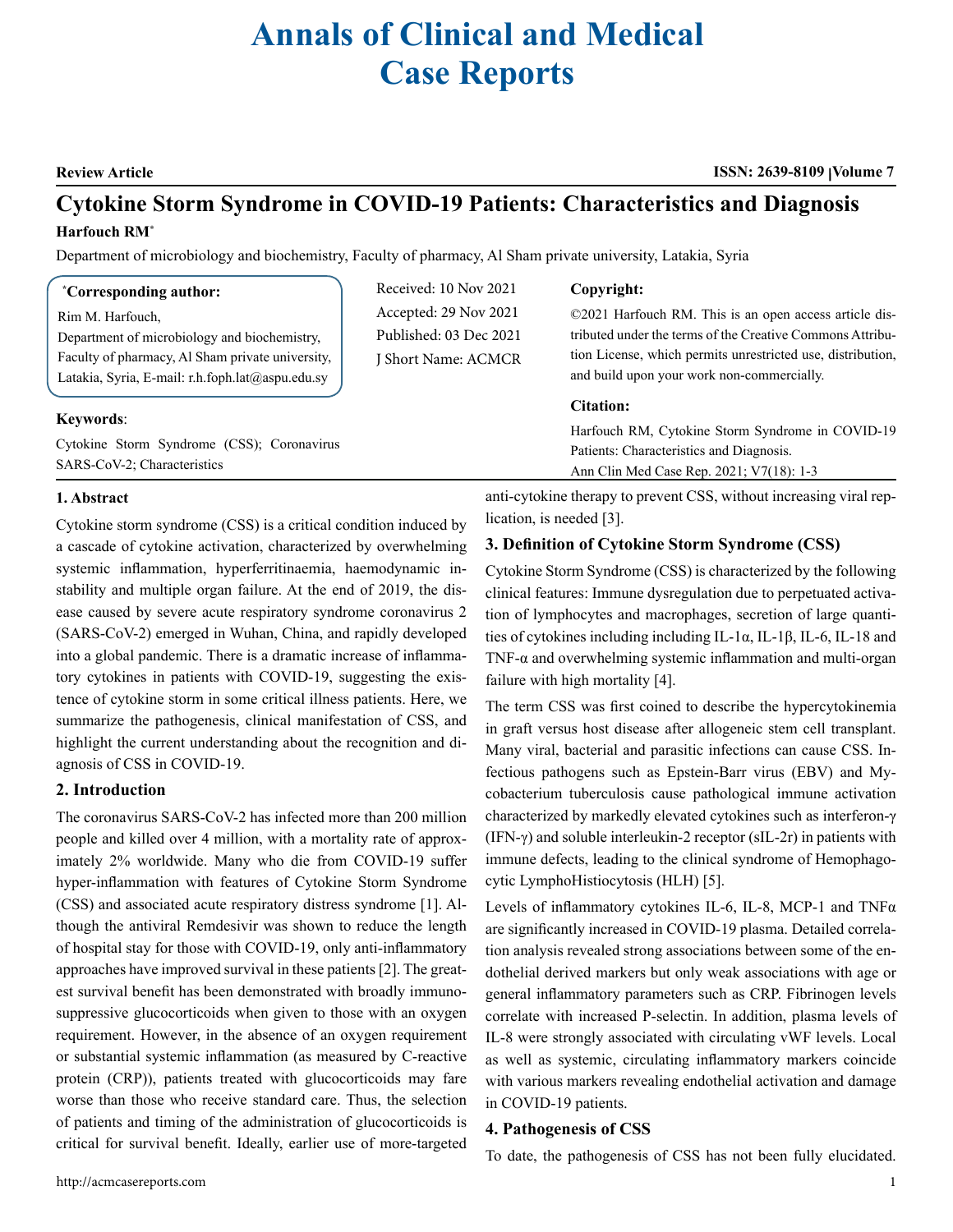Previous studies have shown that the development of CSS involves the imbalance of pro-inflammatory and anti-inflammatory mechanisms and the interaction of a variety of cells and cytokines, resulting in immune regulation disorder, causing a series of clinical manifestations. Previous studies have shown that a variety of cytokines can be markedly increased in patients with CSS, which may vary according to the heterogeneity of the disease background. In the setting of influenza virus-related CSS, a previous study found that patients infected with H5N1 had higher levels of monocyte chemoattractant protein 1 (MCP-1), monokine induced by IFN-gamma (MIG), interferon-gamma-induced protein-10 (IP-10) and IL-8 than patients infected with seasonal H1N1 common influenza [6]. Moreover, previous studies also confirmed that cytokines played an important role in the pathogenesis of severe CoV infection. The serum proinflammatory cytokines (IFN-γ, transforming growth factor-β (TGF-β), IL-1, IL-6, IL-12) in severe SARS patients were significantly higher than those with mild to moderate symptoms, and serum proinflammatory cytokines (IFN-α, IL-6, IL-8) in severe MERS patients were significantly increased as well [7].

#### **5. Mechanisms of CSS in COVID-19**

The cytokine storm in COVID-19 may have some differences from the cytokine storms in other clinical settings. Remarkably, the autopsy findings revealed that the lymphoid tissues and organs had been destroyed in COVID-19 patients, which is very unusual from CSS in sepsis and CAR T-cell therapy. Spleen atrophy and lymph node atrophy are observed in patients with COVID-19, whilst in other CSS-related diseases, lymphadenopathy and splenomegaly are more common. However, the specific mechanisms for these differences remain unclear and need to be further clarified [8].

Coronaviruses (CoVs) are enveloped, positive-sense, single-stranded RNA viruses, which have caused two large-scale pandemics in the last two decades, SARS and MERS [9]. Spike (S) proteins of coronaviruses, including the SARS-CoV, facilitate viral entry into their target cells via the interaction with functional cellular receptor identified as angiotensin-converting enzyme 2 (ACE2), which is highly expressed in alveolar epithelial cells, vascular endothelial cells, intestinal epithelial cells and renal proximal tubular cells. Functionally, ACE2, belonging to the ACE family, inactivates angiotensin  $\mathbb{I}$  (Ang  $\mathbb{I}$ ) and generates angiotensin 1–7, a biologically active heptapeptide characterized by a potent vasodilator function. It has been demonstrated that the binding of the coronavirus spike protein to ACE2 leads to the down-regulation of ACE2, which in turn results in excessive production of vasoconstrictor AngⅡ and reduced production of vasodilator angiotensin 1–7.

Ang **Ⅱ** also plays the role as a proinflammatory cytokine via angiotensin receptor 1 (AT1R). The AngⅡ-AT1R axis further activates NF-κB and metalloprotease 17 (ADAM17), which stimulates the production of the mature form of epidermal growth factor receptor (EGFR) ligands and TNF-α. The activation of both NF-κB and STAT3, which in turn activate the IL-6 amplifier (IL-6 Amp), a mechanism for the hyperactivation of NF-κB by STAT3, will lead to a hyperinflammatory state, resulting in increased pulmonary vascular permeability [10].

A retrospective study also found higher plasma concentrations of IL-2, IL-7, IL-10, IP-10, MCP-1, MIP-1a and TNF-α in intensive care unit (ICU) patients compared with nonsevere patients, suggesting there might be a cytokine storm in the body of severe patients [11].

#### **6. Diagnosis of CSS in COVID-19**

There is no standard for the diagnosis of COVID-19 associated with CSS, and further clinical and laboratory investigations are needed. Hee is a basic principle for consideration of CSS in COVID-19:

- 1. A sudden or rapid progression with multiple organ involvement (such as liver, cardiac or renal injury)
- 2. A significant decline of peripheral blood lymphocyte counts
- 3. The significant elevation of systematic inflammatory indicators (such as CRP, serum ferritin, erythrocyte sedimentation rate)
- 4. The elevation of multiple cytokines, such as IL-1β, IL-2R, IL-6, IFN- $\gamma$ , IP-10, MCP-1 and TNF- $\alpha$ .

Clinicians should keep highly alert on the possibility of CSS under these circumstances. However, given that CSS is a highly heterogeneous disease and may present with unspecific syndromes, the diagnosis of CSS in COVID-19 is very challenging and the development of a specific diagnostic test that helps to make the diagnosis of CSS earlier is a high priority for future research [12]. The inflammatory disorders in COVID-19 have been reported in many clinical studies. The COVID-19 is inclined to cause a decrease of lymphocyte count and an increase of C reactive protein (CRP), especially in severely ill patients. The major subsets of the T lymphocytes (T cell) (CD3+ CD4+ T cell and CD3+ CD8+ T cells) are reduced in the COVID-19 and are significantly lower in the severe cases. The results of the other immune cells, the B cell and natural killer (NK) cell, have more inconsistency in recent researches. IL-6 was observed increased [13].

#### **7. Conclusion**

The clinical, immunological, and pathologic features of COVID-19 have something in common with SARS and MERS. For example, all the viruses can cause lymphopenia and influenza-like symptoms in the early stage. SARS and COVID-19 do not lead to the upgrade of TNF-α, but the increase of IL-6 and IL-10 is more prevalent in COVID-19. The IL-6 plays a crucial role in the pathologic of COVID-19, including the chemotaxis of neutrophils and lymphocyte necrosis. Importantly, COVID-19 is more able to cause cytotoxic lymphocytes exhaustion.